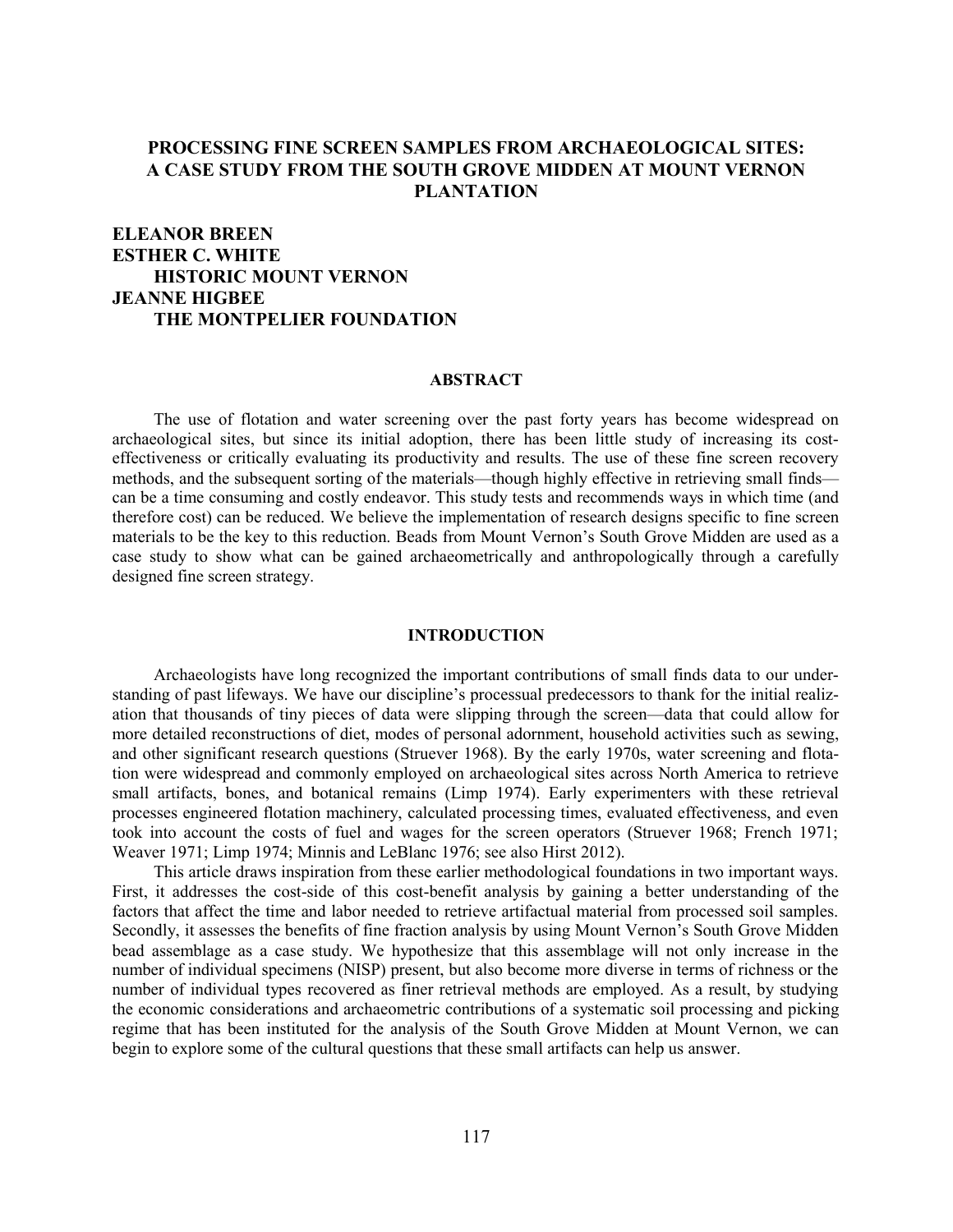## **HISTORIC BACKGROUND**

Mount Vernon is a privately owned historic house museum with the mission to preserve the eighteenth-century home of George Washington and interpret the life of America's first president. The plantation is located on the Potomac River in Fairfax County, Virginia, and includes a historic core with Mansion house, outbuildings, and formal grounds. In 1990, during construction of an irrigation system, a surface midden was identified in the South Grove, located on the lawn south of the Mansion and kitchen. Under the direction of Dennis Pogue, Mount Vernon's Chief Archaeologist, the midden was uncovered and completely excavated between 1990 and 1994.

The midden measured 25 feet north–south by 20 feet east–west and up to 1.5 feet deep. It is interpreted as the repository for trash from the Mansion, kitchen, and dairy in the pre-Revolutionary War period. The earliest layers of the feature date from 1735, the year George Washington's father Augustine developed the property. The deposition of the feature layers continued to 1775, when a large brick drain was constructed through the midden. At this time, George Washington began reorganizing his landscape, transforming this work yard into a formal grove with flowering trees (Pogue *et al.* 2005; Breen 2006).

The excavation of the midden utilized several recovery methods. Twentieth-century soils and intrusions were dry screened through 3/8 inch mesh; nineteenth-century layers and the builder's trench for the brick drain were dry screened through 1/4 in. mesh; and 226 layers of soil from the pre-1775 midden contexts were water screened through 1/4 in. mesh and 1/16 in. mesh. As much as 10 liters of soil were sampled from each of the midden layers and processed using soil flotation. The heavy fraction remains from these flotation samples were combined with the water screened materials for processing. The material from the 1/16 in. screen, referred to as "fine screen," was sorted and processed at Mount Vernon and is the focus of this article. Together, these wet and dry screen retrieval methods yielded nearly 120,000 artifacts from the midden in addition to significant botanical and faunal assemblages. With this large and diverse assemblage, researchers have been able to examine these artifacts to answer numerous questions ranging from methodological to interpretive, with the overall goal of contributing to our understanding of George Washington and the broader plantation community who lived and worked at Mount Vernon.

### **LABORATORY PROCEDURES**

The 226 fine screen samples taken from the pre-1775 layers of the South Grove Midden were recently sorted as part of Mount Vernon's Archaeological Collections Online Project, which is an initiative to systematically catalogue, analyze, and contextualize the South Grove Midden in a digital format for online use (Mount Vernon Archaeology Department 2012). Sorting these samples provided an opportunity to develop a fine screening research design, investigate the time involved to retrieve artifacts, faunal remains, and ecofacts from fine screen samples as well as study the benefits of retrieving artifacts from small fractions.

Sorting was conducted in the Mount Vernon archaeological laboratory and employed a methodology outlined in the *Mount Vernon Laboratory Manual* (Pogue *et al.* 2008) and Mount Vernon's "Short Guide to Picking Fine Screen Material" (Mount Vernon Archaeology Department 2010). Fine screen samples were divided using a geology screen into 1/8 in. and 1/16 in. fractions to facilitate picking, and different sorting protocols were employed for each fraction size. Once sorted, all artifacts were catalogued into the Digital Archaeological Archive of Comparative Slavery database (DAACS, www.daacs.org). Faunal remains are currently being catalogued and analyzed under the direction of the project zooarchaeologist Joanne Bowen, Colonial Williamsburg's Curator of Zooarchaeology; archaeobotanical remains were catalogued and analyzed by Justine McKnight (2012), Archaeobotanical Consultant.

The protocols for sorting fine screen materials at Mount Vernon generally vary slightly by site, based on the individual research design, artifact preservation, feature type, discussions with specialists, and time and cost considerations. Table 1 outlines the overall protocols employed for picking fine screen samples from the South Grove Midden. We treat this stage of the archaeological process almost like a reexcavation of the site in terms of developing a detailed research design for the purpose of retrieving the maximum number of artifacts possible in a cost-effective manner.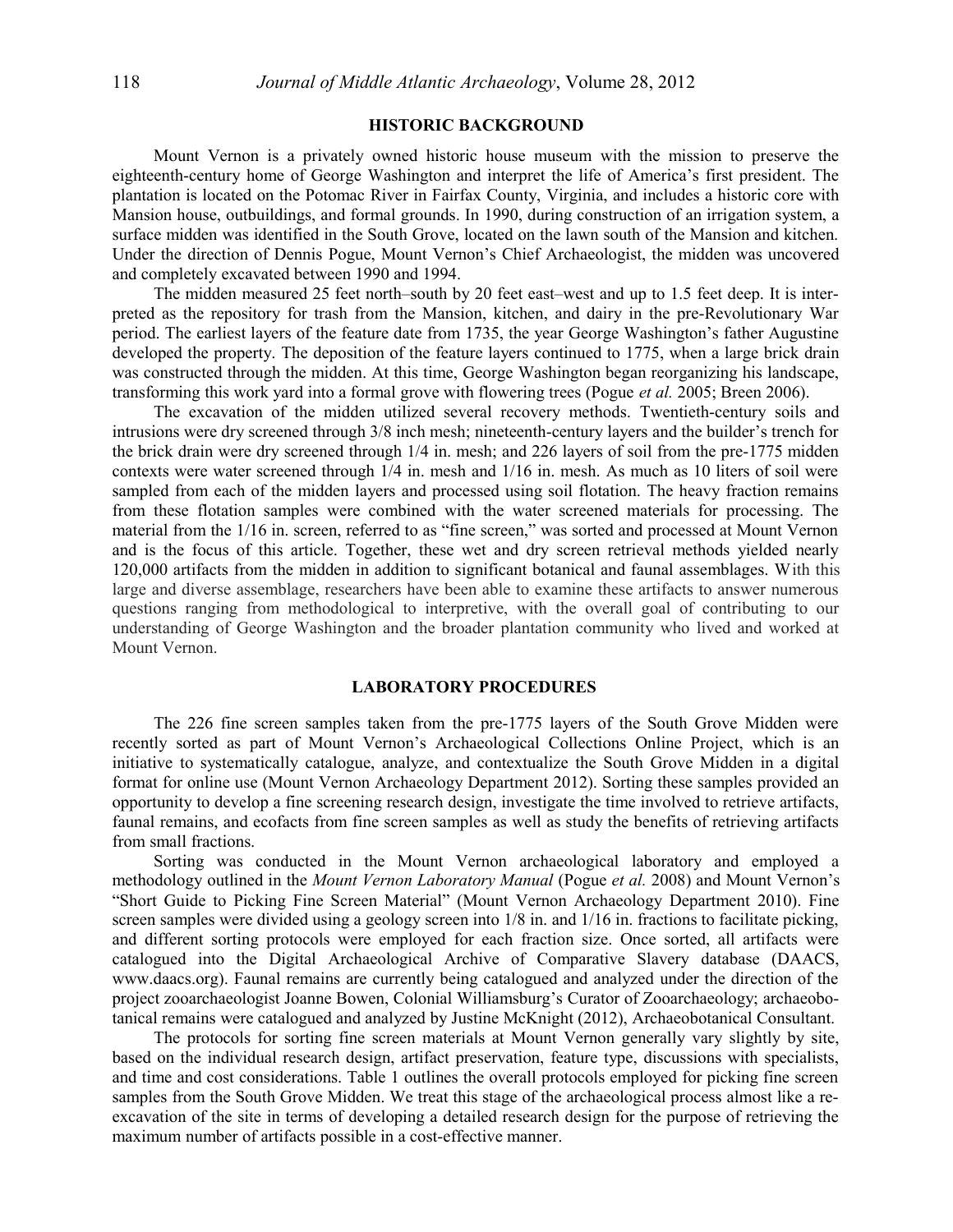| Material                       | $1/8$ in      | $1/16$ in               |
|--------------------------------|---------------|-------------------------|
| beads                          | collected     | collected               |
| eggshell                       | collected     | collected               |
| gun shot                       | collected     | collected               |
| iron artifacts (not corrosion) | collected     | collected               |
| non-charcoal botanicals        | collected     | collected               |
| straight pins                  | collected     | collected               |
| thread                         | collected     | collected               |
| faunal                         | collected     | collected only if whole |
| ceramics                       | collected     | not collected           |
| glass                          | collected     | not collected           |
| tobacco pipe                   | collected     | not collected           |
| architectural                  | not collected | not collected           |
| charcoal                       | not collected | not collected           |
| shell                          | not collected | not collected           |

TABLE 1: MOUNT VERNON'S SORTING PROTOCOLS FOR 1/8 AND 1/16 INCH MATERIAL

The following categories of material were collected from both 1/8 in. and 1/16 in. fractions: beads; eggshell; shot; iron artifacts; botanicals; straight pins; and thread. Regardless of the size of the fractions, picking the samples for each of these types of material has the potential to more accurately reflect the activities that led to their use and disposal. In consultation with Bowen (personal communication 2010), the recommendation was followed to pick all faunal remains—regardless of completeness—at the 1/8 in. level, but to only pick complete bones (not including fish scales) at the 1/16 in. level. This methodology recognizes the diminishing returns that incomplete and unidentifiable bone fragments and fish scales have for dietary reconstructions at the 1/16 in. size. Similarly, we argue that a number of other artifacts including ceramics, glass, tobacco pipes, architectural material (i.e., brick, mortar, and plaster), charcoal, and shell—have less ability to contribute taphonomically, archaeometrically, or anthropologically to the interpretation of plantation sites at the 1/16 in. as opposed to the 1/8 in. levels. Changes between 1/8 in. and 1/16 in. protocols for recovering materials enable researchers to cut down on time spent picking superfluous, redundant, or unidentifiable data. Finally, Mount Vernon has a policy to curate residual material that has been picked and sorted in the event that our protocols come into question in the future.

#### **THE TIME STUDY**

Sorting fine screen materials can pose a challenge for archaeologists given the limited time and resources available to complete a given project. Clearly defined research objectives and a standard set of sorting protocols are key to maximizing the data recovery. During the sorting of the fine screen samples, 11 proveniences were subjected to detailed analysis to track the time required to recover artifacts, ecofacts, and faunal remains (Table 2). Prior to sorting, each sample was weighed. To ensure consistency, the test samples were sorted by one of three individuals, all with previous sorting experience and a vested interest in the project. Sorting was undertaken in a well lit space using a magnifying glass and small paintbrush to view and separate the materials. The time required to sort specific materials from each sample was recorded in minutes, and after each sample was sorted, the bags of recovered artifacts were weighed to determine the amount of recovered materials.

Over a 3 month period, 26.5 man hours were expended to sort the 11 fine screen samples weighing a total of 7,482 grams or 16.5 pounds. While Table 2 reveals some unsurprising results (i.e., larger samples yielded more artifacts and took longer to process), we did, however, notice a pattern which supports our decision to implement a two-tiered sorting methodology (Table 3). This pattern emerged as we first calculated a richness ratio (or weight of artifacts recovered to total sample weight) to facilitate comparisons of artifacts recovered between proveniences by fraction size. Samples with a high richness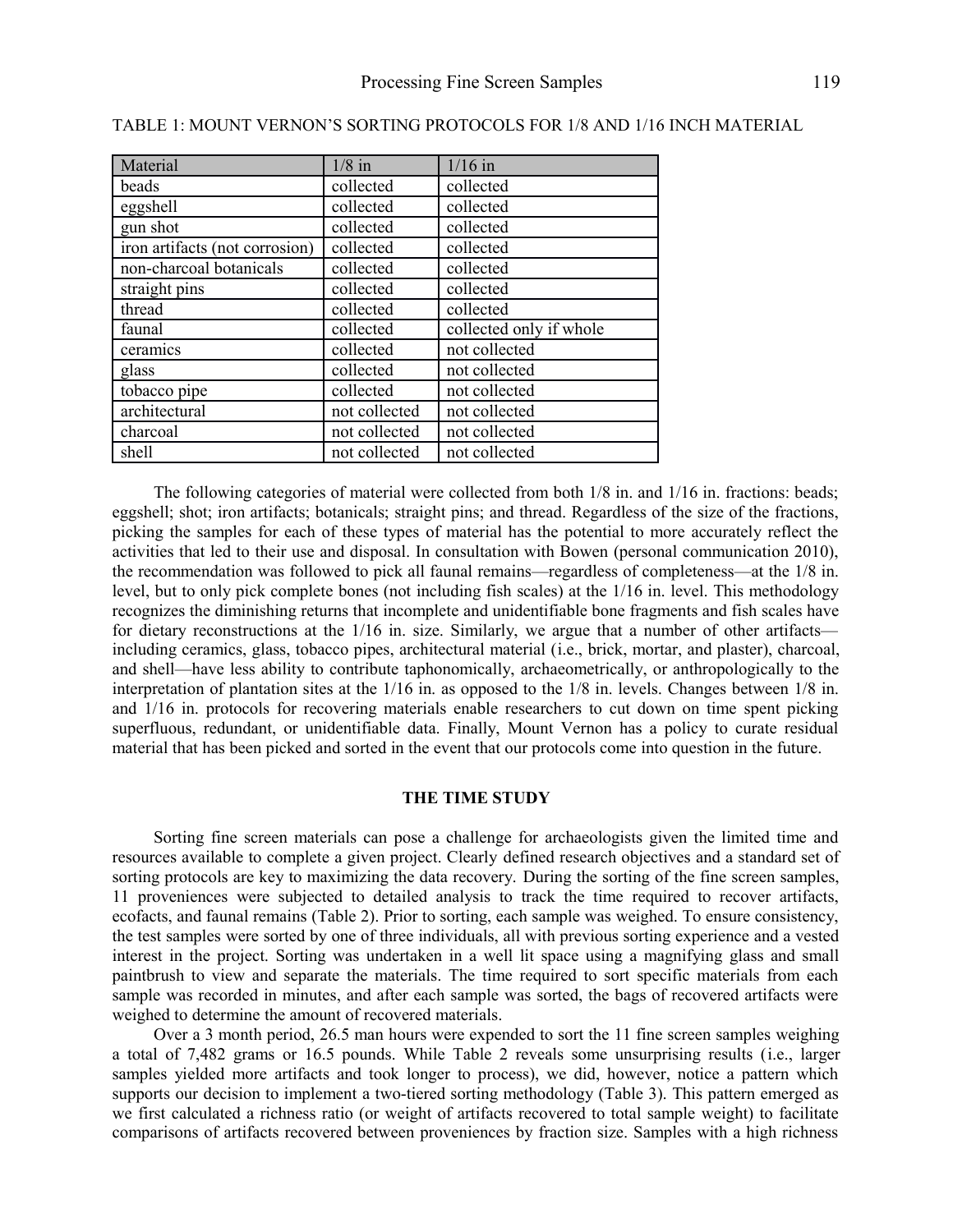TABLE 2: SAMPLES SUBJECTED TO TIME STUDY WITH WEIGHTS OF TOTAL SAMPLE AND MATERIAL RECOVERED AND TIME

|                    | <b>Total Sample</b> | <b>Total Weight of</b>         | <b>Sort Time</b> |
|--------------------|---------------------|--------------------------------|------------------|
| <b>Provenience</b> | Weight (g)          | <b>Artifacts Recovered (g)</b> | (min)            |
| 328PPP             | 103.8               | 0.5                            | 40               |
| 328HHH             | 169.3               | 9                              | 60               |
| 328KKK             | 170.5               | 1.32                           | 41               |
| 328WWW             | 181.9               | 1.2                            | 9                |
| 328LLL             | 210.5               | 0.9                            | 47               |
| 328RRR             | 248                 | 14                             | 63               |
| 328LL              | 667.3               | 58.4                           | 307              |
| 328XX              | 743.9               | 17.2                           | 209              |
| 328AA              | 969.8               | 13.9                           | 134              |
| 328EE              | 1537                | 15.27                          | 236              |
| 328MM              | 2470                | 103.98                         | 447              |

TABLE 3: RICHNESS RATIOS AND SORT RATES CALCULATED FOR THE 1/8 AND 1/16 INCH SAMPLES

| <b>Provenience</b> | <b>Richness</b><br>Ratio $(1/8$ in) | Sort Rate 1/8<br>$(g$ per min) | <b>Provenience</b> | <b>Richness Ratio</b><br>$(1/16$ in) | Sort Rate 1/16<br>(g per min) |
|--------------------|-------------------------------------|--------------------------------|--------------------|--------------------------------------|-------------------------------|
| 328WWW             | 0.79                                | 9.07                           | 328PPP             | 0                                    | 1.83                          |
| 328PPP             | 0.81                                | 3.62                           | <b>328KKK</b>      | $\theta$                             | 3.53                          |
| 328LLL             | 0.94                                | 8.53                           | 328RRR             | $\theta$                             | 3.63                          |
| <b>328KKK</b>      | 1.54                                | 5.05                           | 328MM              | 0.04                                 | 10.82                         |
| 328EE              | 1.73                                | 5.85                           | 328EE              | 0.06                                 | 7.61                          |
| 328AA              | 1.79                                | 7.44                           | 328LL              | 0.06                                 | 13.28                         |
| 328XX              | 4.46                                | 2.34                           | 328LLL             | 0.08                                 | 3.38                          |
| 328RRR             | 9.34                                | 4.16                           | 328AA              | 0.1                                  | 6.57                          |
| 328HHH             | 9.80                                | 2.32                           | 328XX              | 0.21                                 | 7.24                          |
| 328MM              | 11.75                               | 2.93                           | 328WWW             | 0.59                                 | 5.92                          |
| 328LL              | 16.23                               | 1.27                           | 328HHH             | 0.72                                 | 3.63                          |
| <b>TOTAL</b>       |                                     | 52.59                          | <b>TOTAL</b>       |                                      | 67.44                         |

ratio for the 1/8 in. fraction include 328LL and 328MM, and for the 1/16 in. fraction include 328HHH and 328WWW. We then calculated a grams-per-minute sort rate to allow for time comparisons that were independent of the total sample weight.

For the 1/8 in. samples, there is a weak inverse relationship between the richness ratio and sort rate. In other words, the denser the sample is with artifacts, the longer the sample takes to process as reflected in a low grams-per-minute sort rate (see 328LL and 328MM). However, much variability exists within this data set. For example, 328PPP has a low richness ratio and, therefore, should have been processed quickly. The 1/16 in. samples show no recognizable relationship between richness ratio and sort rate, though since the range in the richness ratio is so minimal, it may be masking potential patterns. Factors that might account for these inconsistent or non-existent patterns include worker productivity and sample cleanliness as well as the fact that a larger data set of both 1/8 in. and 1/16 in. samples is needed to further explore these issues.

Notably, based on our findings, it is clear that shifting sorting protocols between 1/8 in. and 1/16 in. sample sizes did result in significant time and cost savings that did not affect the recovery rates of at least one important artifact type, as will be seen in the case study. Overall, it took almost 19 hours to sort the 1/8 in. samples and less than half that time (nearly 8 hours) for the 1/16 in. samples. These findings are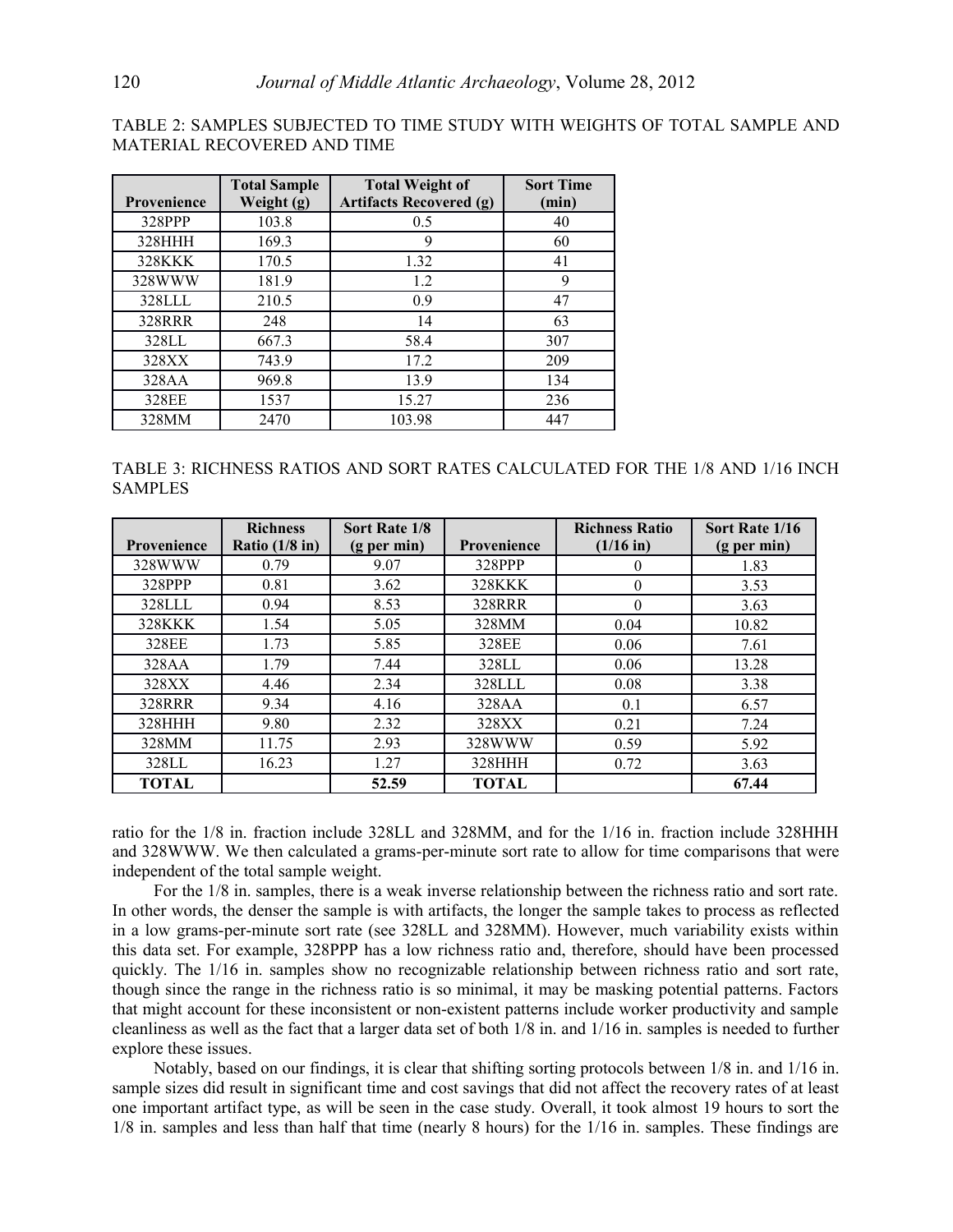supported by comparing the sort rates for each size category. We were able to process 52.59 grams per minute of 1/8 in. material and 67.44 grams per minute for the 1/16 in. fractions (Table 3).

Though not captured mathematically, the human factor is also worth reporting. As we began the sorting process, many individuals (volunteers, student interns, and professional archaeologists) "tried out" for the role of sorting the fine screen samples. This exercise revealed that it was a challenge for some to remain focused for extended periods of time, and that with a loss of concentration came a decrease in overall artifact retrieval. Following a period of trial and error using a variety of different sorters, it became clear that it was more time and cost effective to enlist the help of a smaller, dedicated group. Previous laboratory experience, or even archaeological experience, was not a prerequisite for a good sorter. Regardless of their previous background, individuals with the patience and ability to consistently apply the sorting protocols for the duration of their time were more successful overall.

Our anecdotal experience is supported by evidence from two other archaeological sites: Franchthi Cave in Greece (Diamant 1979) and the Can Hasan Site in Turkey (French 1971). The supervisor of the Franchthi Cave site noted the benefits of employing a group of dedicated local villagers to sort the fine screen materials. They were familiar with the sorting process, since many of them were engaged in grain production where sieving and sorting cereals was common (Diamant 1979:215-216). Similarly, at the Can Hasan Site in Turkey, archaeologists hired local women to run the flotation system and sort the samples. French (1971:62) noted, "The mistake and loss-rate is probably very low, since the girls are used to sieving and sorting as a normal household task."

In conclusion, throwing large numbers of individuals at a mound of fine screen sample bags without a carefully constructed and thoroughly conceived research design is not the quickest, most cost effective, or most productive way to accomplish sorting. Instead, choose your sorters creatively and wisely. Most importantly, spend time before sorting begins to consider the site along with its samples, artifact categories, and research questions in consultation with potential specialists. The time study portion of this project was an attempt to provide quantitative data to the subjective act of sorting fine screen samples. As expected, the methods used to collect, process, and sort samples add to the expense of site excavation and analysis. These costs, however, can be anticipated and estimated by employing a varied recovery scheme to ensure that lab time is spent recovering materials that can be identified and will contribute to the site's research questions. The second component of this article is a systematic review of the recovery of one artifact type, beads, to test the success of this sorting strategy.

### **CASE STUDY: BEADS**

The beads recovered from the South Grove Midden were chosen as a case study to assess the contribution that fine screening can make to a site's artifact assemblage, especially in light of its relative cost and benefits. This case study includes all beads recovered from the entire site, except the obvious twentieth-century specimens in the uppermost layers of the excavation, which represent tourist debris. This case study includes layers that were processed using 3/8 in. dry screening; 1/4 in. dry screening and wet screening; and 1/8 in. and 1/16 in. mesh fine screening.

The beads from the South Grove are catalogued in DAACS utilizing Karklins (1985) glass bead classification scheme, which is based on Kidd and Kidd's (1970) typology (Grillo and Aultman 2003). This analysis of beads is directed toward two outcomes. These outcomes include measuring the increase in NISP with the addition of specimens from the fine screen materials, and measuring the significance of this increase as calculated through the richness of the bead assemblage. For this study, the calculation of richness is based on bead type, with increased richness correlating to an increase in the number of unique types of beads recovered.

A total of 240 beads were recovered from the South Grove Midden excavations. All of these beads are made of glass with the exception of one, which may be made of stone, but needs further research to definitively identify its material type. However, for the purposes of this study, the bead was incorporated into the glass bead assemblage.

Of the 240 beads recovered from the South Grove Midden, 224 are complete and 16 are incomplete. Since 3 of the incomplete beads have enough measureable dimensions to be considered part of this study,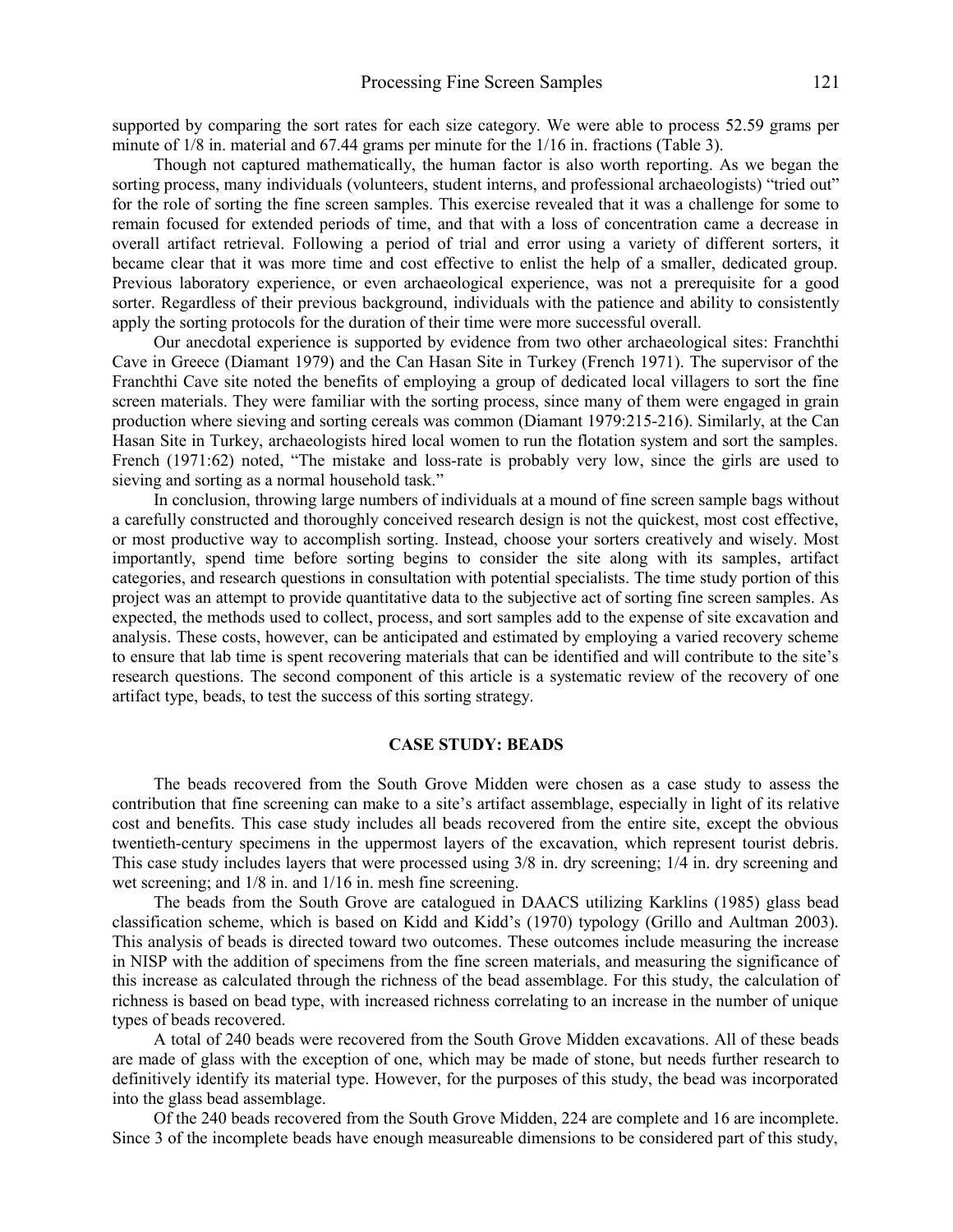the South Grove Midden assemblage consists of 227 beads with sufficient measurements (length, width, and/or height). These beads allow us to determine if they would have been captured in one of three screen sizes:  $1/4$  in.;  $1/8$  in.; or  $1/16$  in.

Based upon Karklins' (1985) typology, there are eight types of beads present in the midden assemblage. Drawn beads are the dominant method of manufacture and non-tubular are the dominant shape. Table 4 presents the bead types and bead counts per type, with the majority of the bead assemblage (65%) belonging to one of two types: Type IIa and Type IIIa. Table 5 illustrates the NISP and richness recovered from the three screen sizes. As you can see, without fine screening, over half of the bead assemblage (62%, n=140) would have been lost. In the 1/4 in. mesh, 87 beads were recovered. When a  $1/8$  in. screen was utilized, the assemblage increased by 27.5 percent ( $n=33$ ), and the assemblage increased by 47 percent (n=107) when the 1/16 in. mesh was used.

TABLE 4: MEASURABLE BEAD ASSEMBLAGE FROM THE SOUTH GROVE MIDDEN BY TYPE, COUNT, AND PERCENT

| <b>Bead Type</b> | <b>Bead Type Description</b>               | Count | Percent |
|------------------|--------------------------------------------|-------|---------|
| Ia               | Drawn-Singlelayered-Tubular                | 19    | 8%      |
| Ic               | Drawn-Singlelayered-Tubular-Hexagonal      | 10    | $4\%$   |
| <b>IIa</b>       | Drawn-Singlelayered-Nontubular             | 79    | 35%     |
| IIIa             | Drawn-Multilayered-Tubular                 | 69    | 30%     |
| IVa              | Drawn-Multilayered-Nontubular              | 43    | 19%     |
| <b>IVb</b>       | Drawn-Multilayered-Nontubular-Adventitious |       | $0\%$   |
| Unid.            | Unidentified                               | 3     | $1\%$   |
| WIa              | Wound-Singlelayered                        | 3     | $1\%$   |
|                  | TOTAL                                      | 227   | 100%    |

TABLE 5: BEAD RETENTION AS MEASURABLE BY NISP AND RICHNESS FOR DIFFERENT SIZED SAMPLES

| <b>Screen Size</b> | <b>Cumulative</b><br><b>Bead NISP</b> | <b>Kidd and Kidd Types</b> |    |    |    |            |                       | Cumulative<br><b>Richness</b> |     |  |
|--------------------|---------------------------------------|----------------------------|----|----|----|------------|-----------------------|-------------------------------|-----|--|
| $1/4$ in           | 87                                    | la                         |    |    | Шa | <b>IVa</b> | <b>IV<sub>b</sub></b> | Unid.                         | WIa |  |
| $1/8$ in           | 120                                   | 1a                         |    | Пa | Шa | IVa        |                       | Unid.                         |     |  |
| $16$ in            | 227                                   | la                         | lc | Шa |    | IVa        |                       |                               |     |  |

These data raise the question, are we merely increasing our bead count, or are we discovering new types of beads that would have been missed if fine screening protocols were not in place? Table 5 shows that the cumulative richness measure increased by one type—from 6 to 7 and 7 to 8—as screens of increasing fineness were utilized. Therefore, we would have lost two unique types of beads (or one quarter of all bead types) were fine screening not employed. These types are IIa (drawn, simple, subspherical beads of multiple colors commonly referred to as seed or micro-beads) and Ic (drawn, simple, hexagonal, black beads that are also seed or micro in size) (see Figure 1). Certainly, increased sample size has implications for statistical analyses, but increased type counts can be even more significant, since these increases in artifact richness can contribute to cultural interpretations in ways that simple NISPs cannot.

### **DISCUSSION**

Since the 1960s and 1970s, the literature on fine screening, its cost, its results, and its implications for a more nuanced methodological and theoretical approach to the archaeological record has dwindled. However, in light of continued reluctance on the part of some archaeologists to utilize these methods,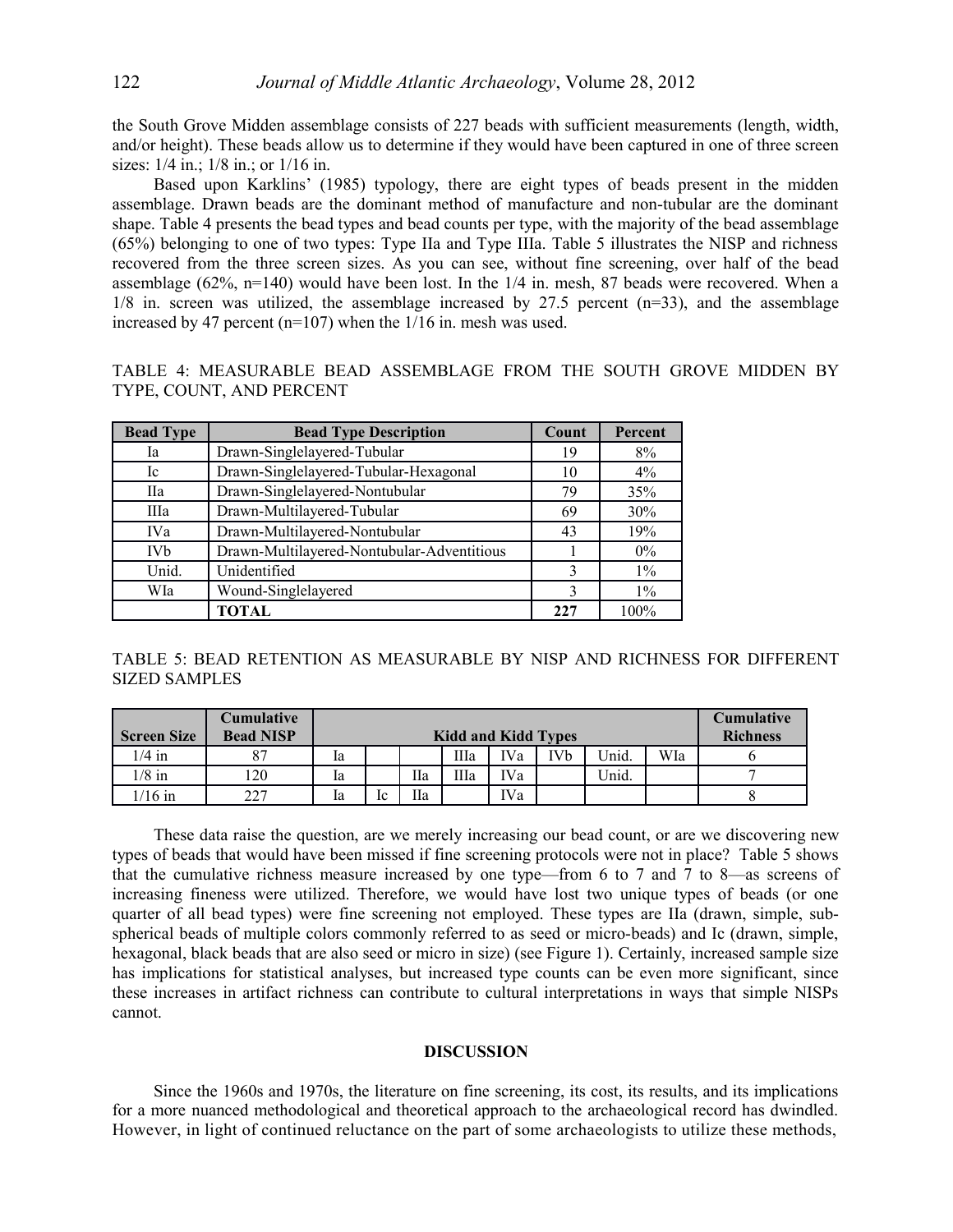

Figure 1. An example of a bead type (Ic) that would have been lost if not for fine screening.

studies are again focusing on the costs and benefits of fine screening. For example, Barbara Heath and Lori Lee's (2008) recent study examines the effects of soil processing methodologies on artifact recovery rates from subfloor pits at three slave quarter sites at Poplar Forest, Thomas Jefferson's retirement home in Bedford County, Virginia. While Heath and Lee (2008) describe three different soil processing regimes employed at three different slave quarter sites at Poplar Forest, their study also begins to link excavation strategy and the potential cultural meaning of some of these sub-assemblages of tiny data.

Interestingly, similar results were obtained at Poplar Forest as compared to our study of the South Grove Midden. While one of the Poplar Forest slave quarters (North Hill) yielded no beads from the fine screened subfloor pit feature, Heath and Lee found that at the Quarter Site and Site A, significant bead loss would have occurred without fine screening. Specifically, at the Quarter Site, two types of beads would have been lost, seed beads and pentagonal beads. At Site A, all of the site's 159 seed beads would have been lost. Just as these beads slip through the mesh, so too does our ability to understand what they represent in terms of labor, gender, consumerism, or identity. Heath and Lee (2008:11) suggest that the small size of these beads implies fine needlework and beadwork skills that they argue was the work of women, perhaps girls, with "nimble fingers and sharp eyes."

While the beads from these Poplar Forest assemblages are associated with slave-related subfloor pits, findings from a more mixed plantation midden context, such as the South Grove Midden, also raise the question, to whom did these beads belong? Certainly there is a vast body of evidence that beads were important to the enslaved community (e.g., Yentsch 1994; Stine *et al.* 1996; Heath 1999), but beadwork is also found adorning the clothing and accessories of free whites as well. Seed beads decorated waistcoats, pockets, purses, even the handles of knives and forks in eighteenth-century England and France (Victoria and Albert Museum 2012). Our ability to address cultural questions of gender and identity through the lens of bead research is greatly enhanced by a view of a more complete bead universe offered by a systematic fine screening program through 1/16 in. mesh.

#### **CONCLUSION**

By documenting and testing Mount Vernon's fine screening research design and protocols, we believe that we have provided a useful case study for how to accomplish this crucial task in a time and cost-effective manner. Part of the benefit of this study is a transparency of research design and picking protocols. Not every artifact, animal bone, fish scale, seed remain, or charred piece of wood needs to be retrieved from each screen size sample, as long as the underlying sorting rationale is defensible. However, some artifact categories, such as beads, do warrant complete retrieval, since the increase in both the number individual artifact specimens and artifact richness contributes to our greater goals of understanding the past. In the future, and in the footsteps of our processual predecessors, we plan to continue to develop, test, and make available studies of this nature with the perceived benefits to our banks monetarily and culturally.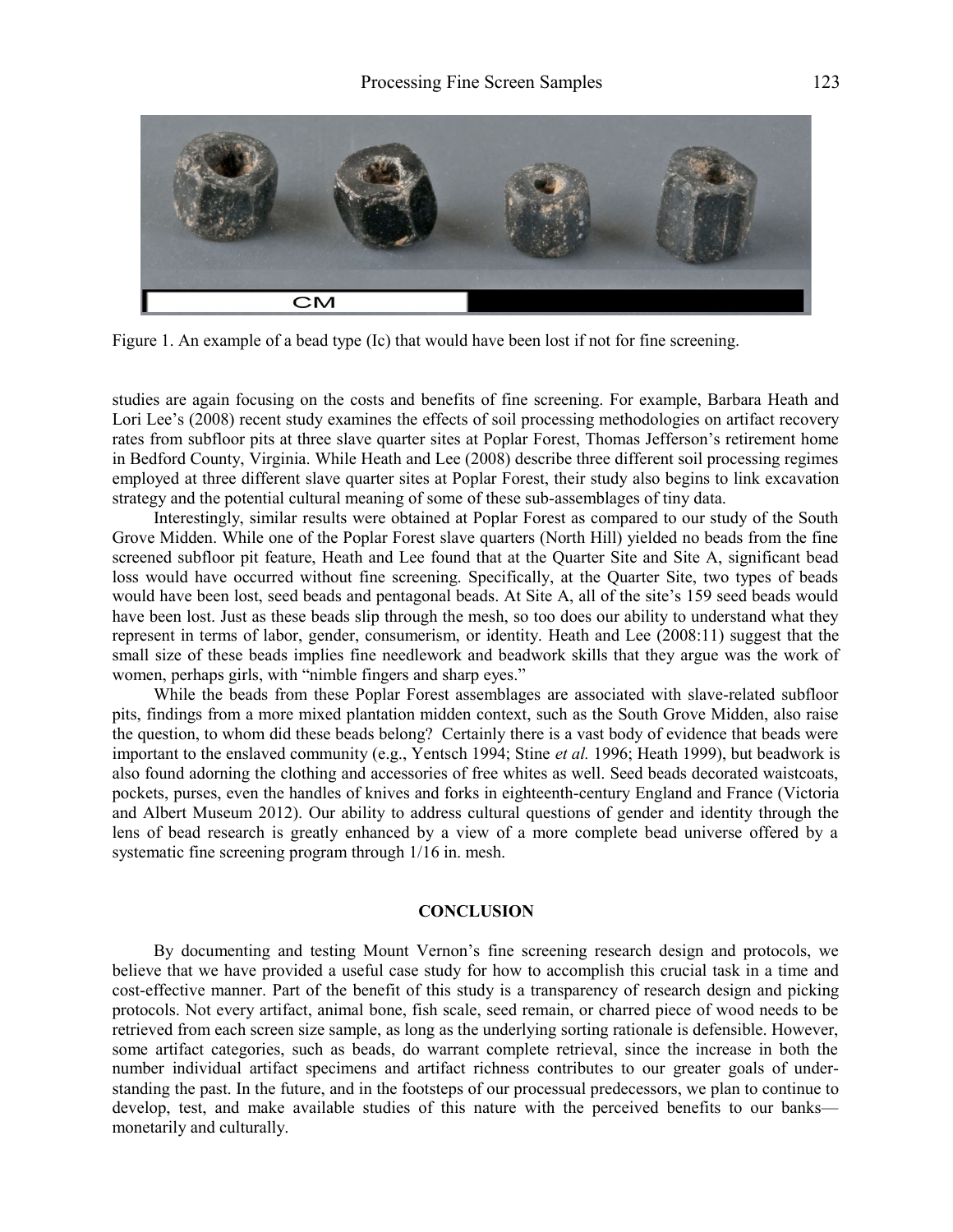## **REFERENCES CITED**

### Breen, Eleanor E.

2006 Home is Where the Trash Is: Excavating the Early Households of Mount Vernon.

*Quarterly Bulletin of the Archeological Society of Virginia* 61(4):186-196.

# Diamant, Steven

1979 A Short History of Archaeological Sieving at Franchthi Cave, Greece. *Journal of Field Archaeology* 6(2):203-217.

# French, D. H.

- 1971 An Experiment in Water-Sieving. *Anatolian Studies* 21:59-64.
- Grillo, Kate and Jennifer Aultman
	- 2003 DAACS Cataloguing Manual: Beads. Electronic document, http://www.daacs.org/wpcontent/uploads/beads.pdf. Accessed April 24, 2012.

## Heath, Barbara J.

1999 Buttons, Beads, and Buckles: Contextualizing Adornment Within the Bounds of Slavery. In *Historical Archaeology, Identity Formation, and the Interpretation of Ethnicity,* edited by Maria Franklin and Garrett Fesler, pp. 47-70. Colonial Williamsburg Research Publications. Dietz Press, Richmond.

## Heath, Barbara and Lori Lee

2008 The Smallest Things Forgotten: Comparative Analyses of Three Subfloor Pit Assemblages at Poplar Forest. Paper presented 41st Annual Meeting of the Society for Historic Archaeology, Albuquerque, NM.

## Hirst, K. Kris

2012 Flotation Method in Archaeology: A Brief Bibliography on the Flotation Method. Electronic document, http://archaeology.about.com/od/floralstudies/qt/flotation\_bib.htm. Accessed April 24, 2012.

# Karklins, Karlis

1985 *Glass Beads: The Levin Catalogue of Mid-19th Century Beads, A sample Book of 19th Century Venetian Beads, Guide to the Description and Classification of Glass Beads*. Parks Canada, National Historic Parks and Sites Branch, Environment Canada, Ottawa.

# Kidd, Kenneth E. and Martha A. Kidd

1970 A Classification System for Glass Beads for the Use of Field Archaeologists. *Canadian Historic Sites: Occasional Papers in Archaeology and History* 1:45-89.

# Limp, W. Fredrick

- 1974 Water Separation and Flotation Processes. *Journal of Field Archaeology* 1(3-4):337-342. McKnight, Justine Woodward
	- 2012 *Report on the Analysis of Flotation and Waterscreen-recovered Archeobotanical Remains from the South Grove Midden, Mount Vernon, 44FX762/17: Cumulative Results of the 2011-2012 Laboratory Research Effort.* Submitted to the Mount Vernon Ladies' Association. Copies available from Mount Vernon Archaeology, Mount Vernon, VA.

# Minnis, Paul E. and Steven A. LeBlanc

1976 An Efficient, Inexpensive Arid Lands Flotation System. *American Antiquity* 41(4):491-493. Mount Vernon Archaeology Department

- 2010 Short Guide to Laboratory Procedures: Picking Fine Screen Material. Manuscript on file, Mount Vernon Archaeology Department, Mount Vernon, VA.
- 2012 Mount Vernon's Midden. Electronic document, http://mountvernonmidden.org/. Accessed April 19, 2012.

Pogue, Dennis J., Esther C. White, and Eleanor E. Breen

2005 Digging for Trash and Finding Treasure at Mount Vernon. *The Magazine Antiques* CLXVIII(3):88-95.